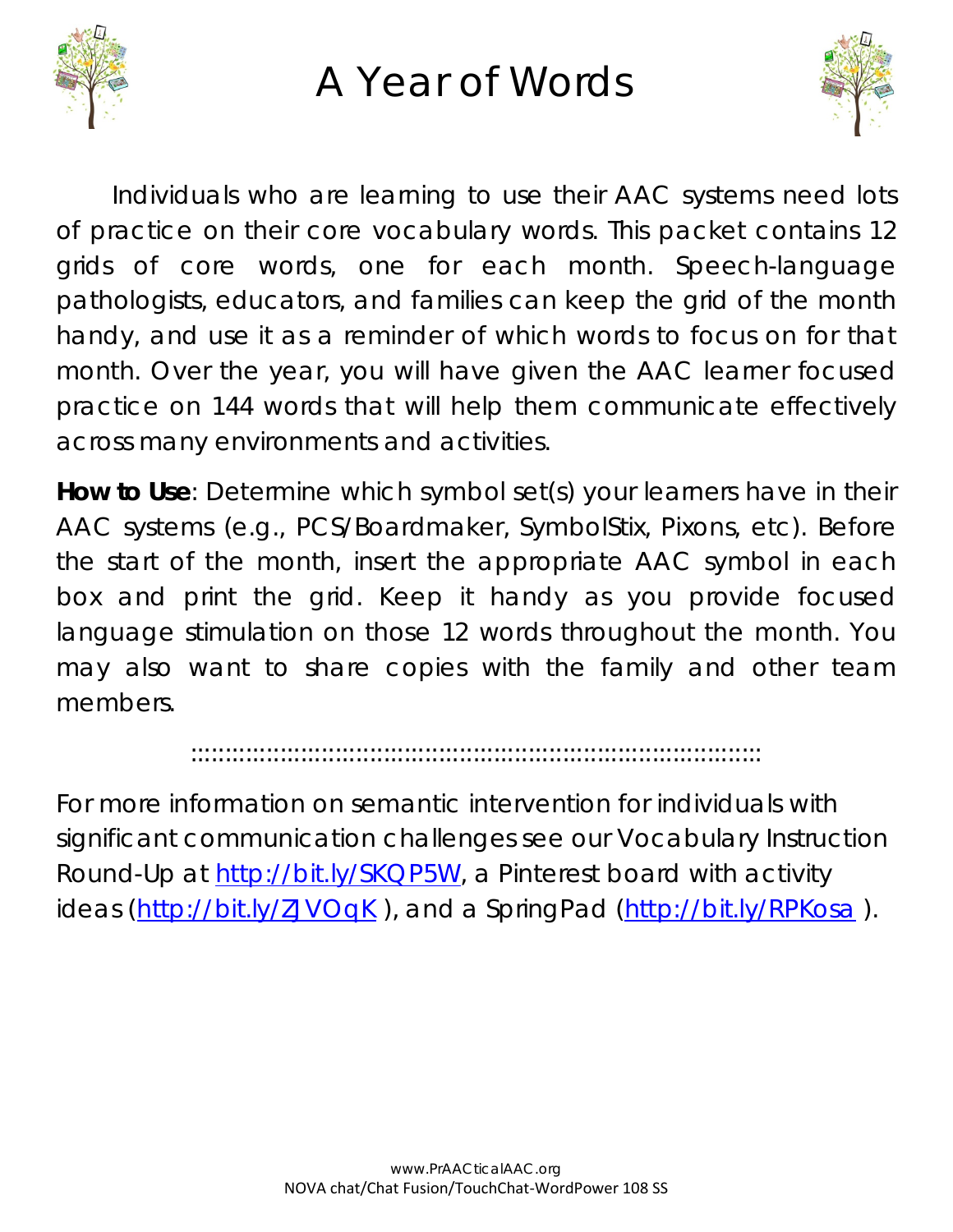

www.PrAACticalAAC.org NOVA chat/Chat Fusion/TouchChat-WordPower 108 SS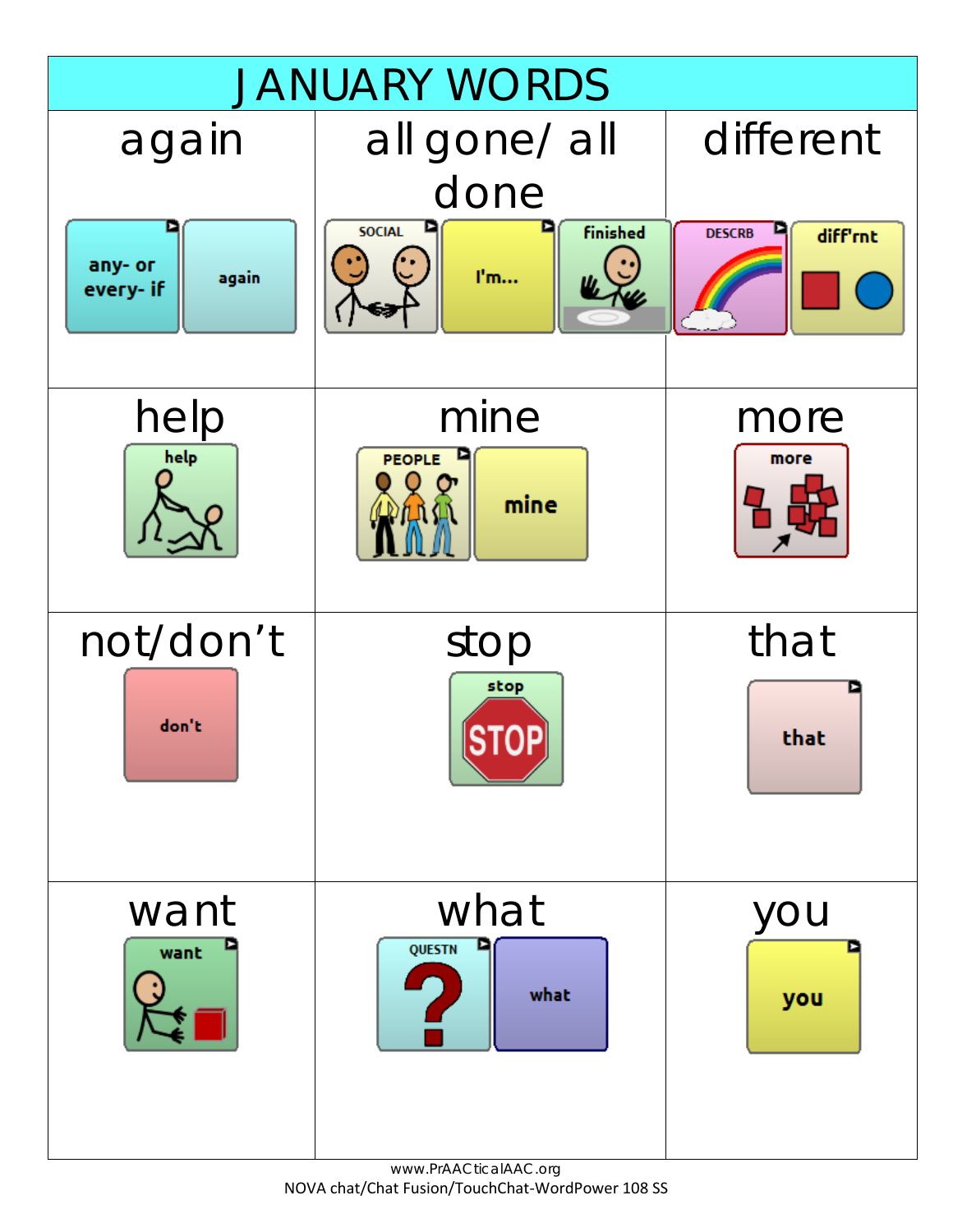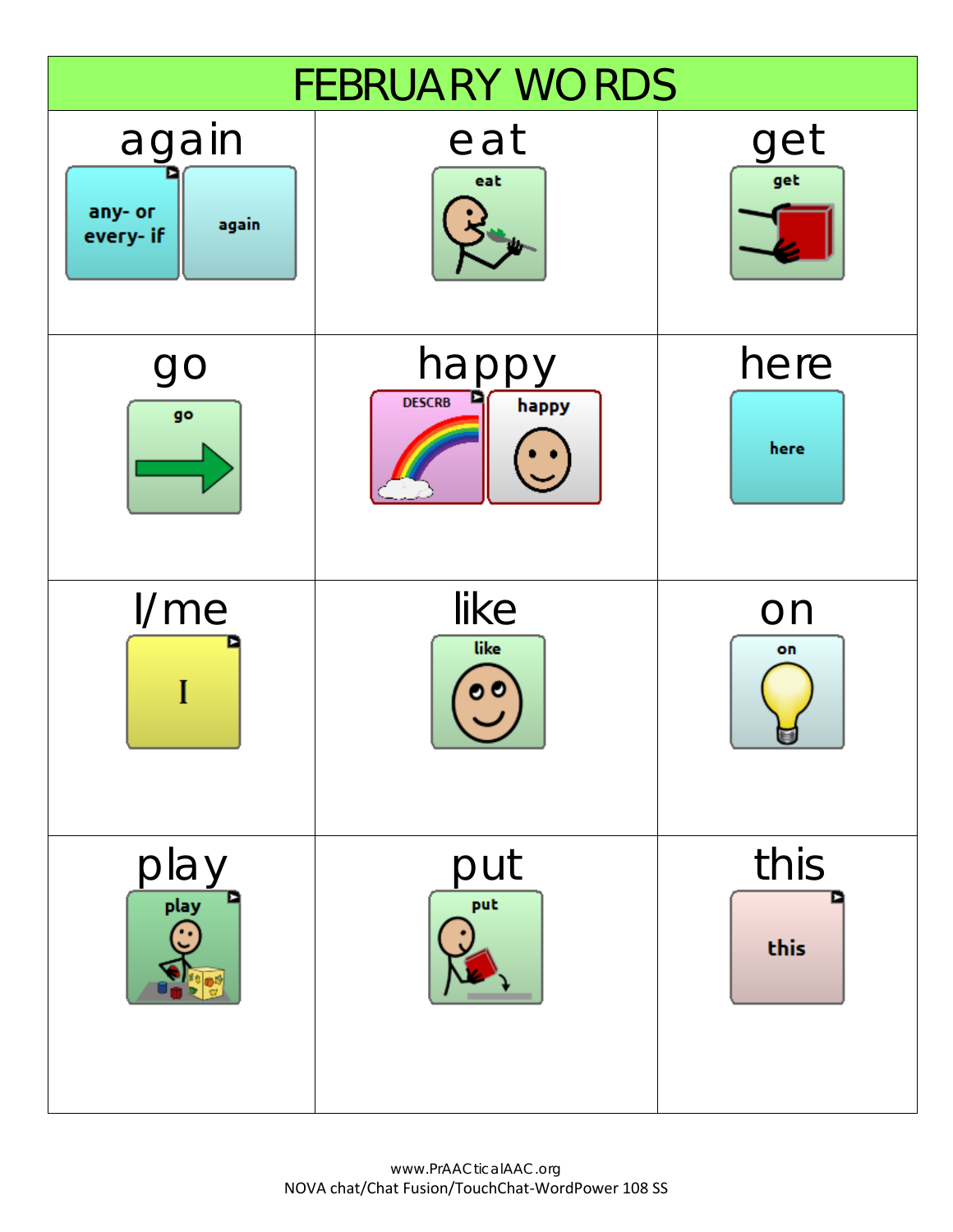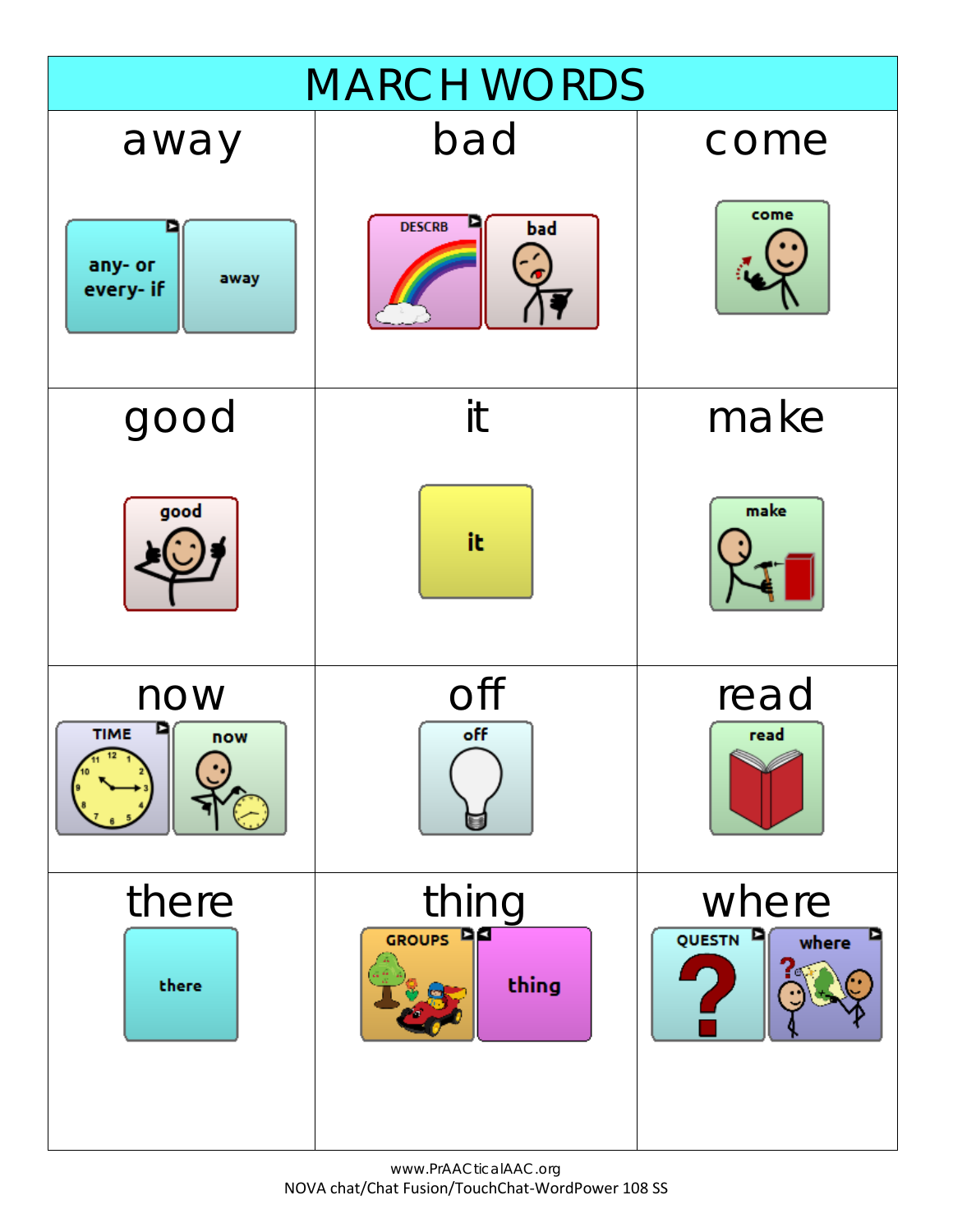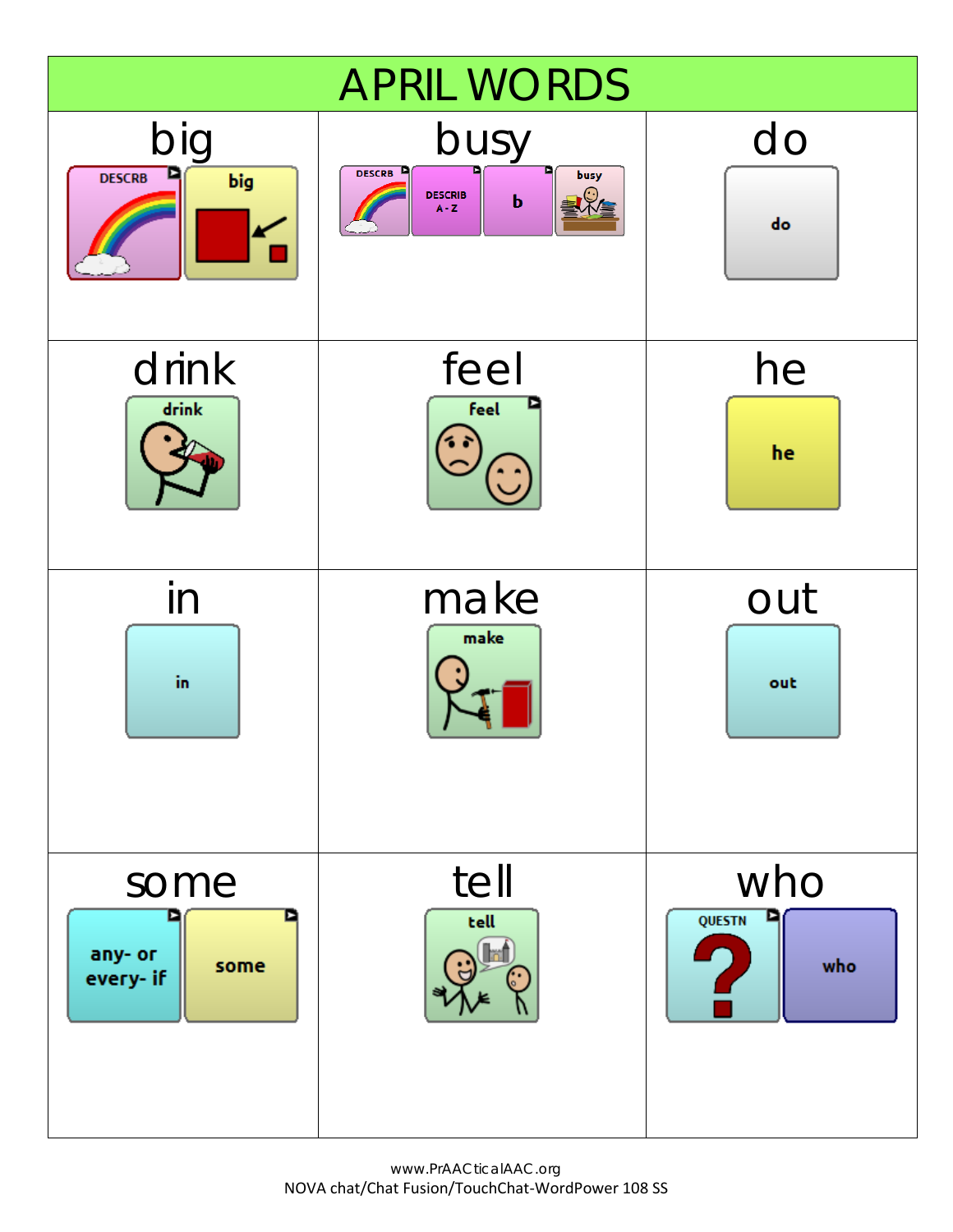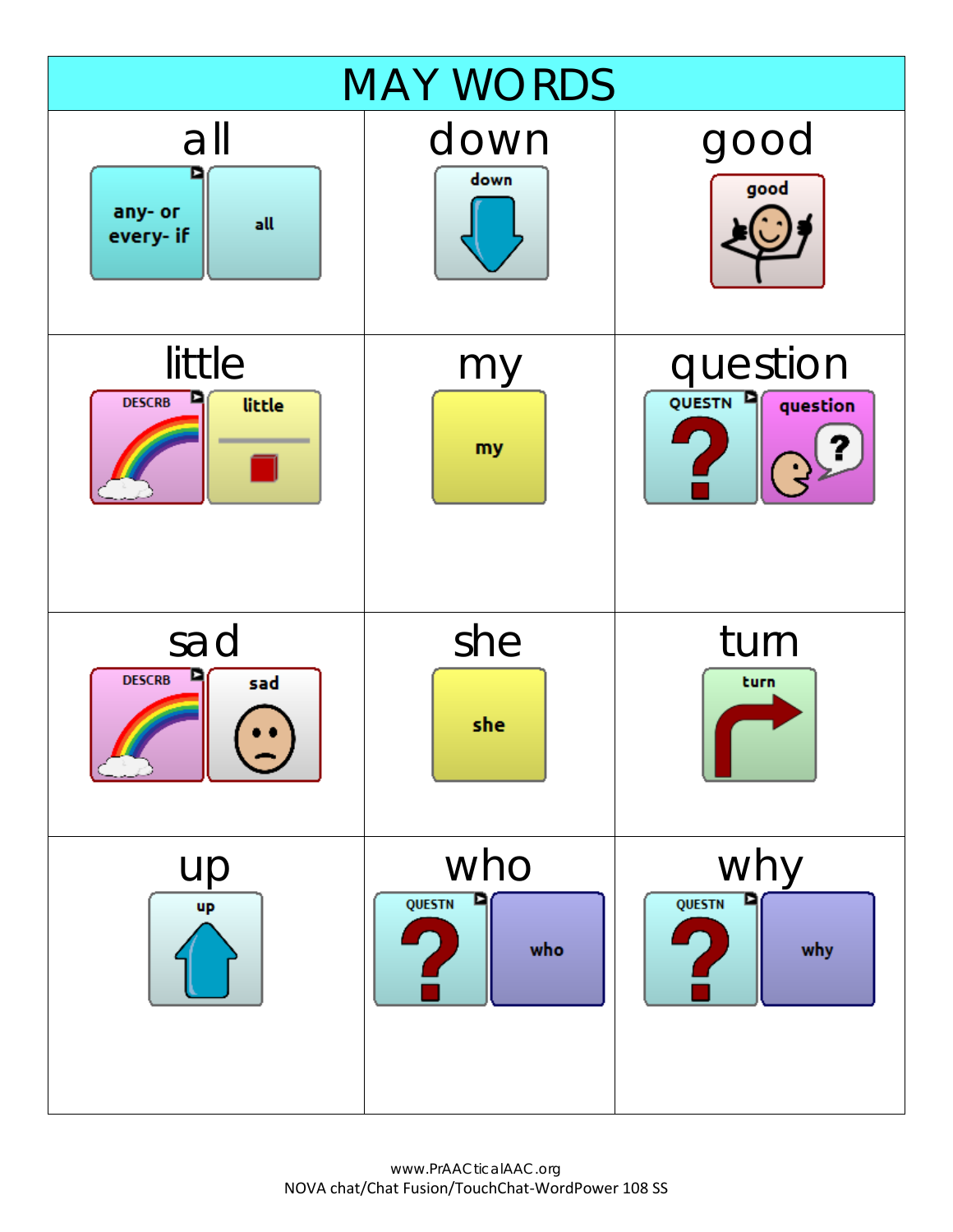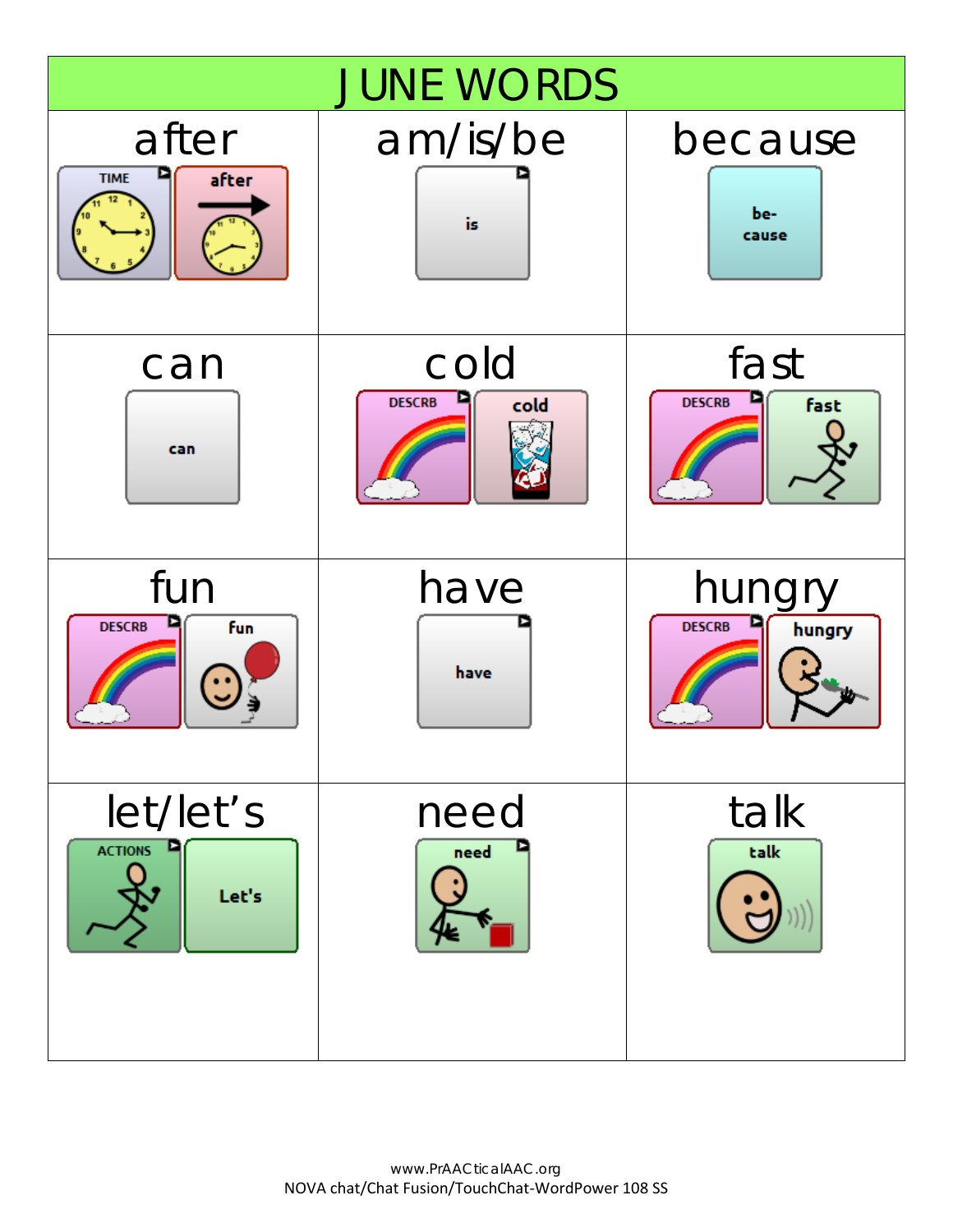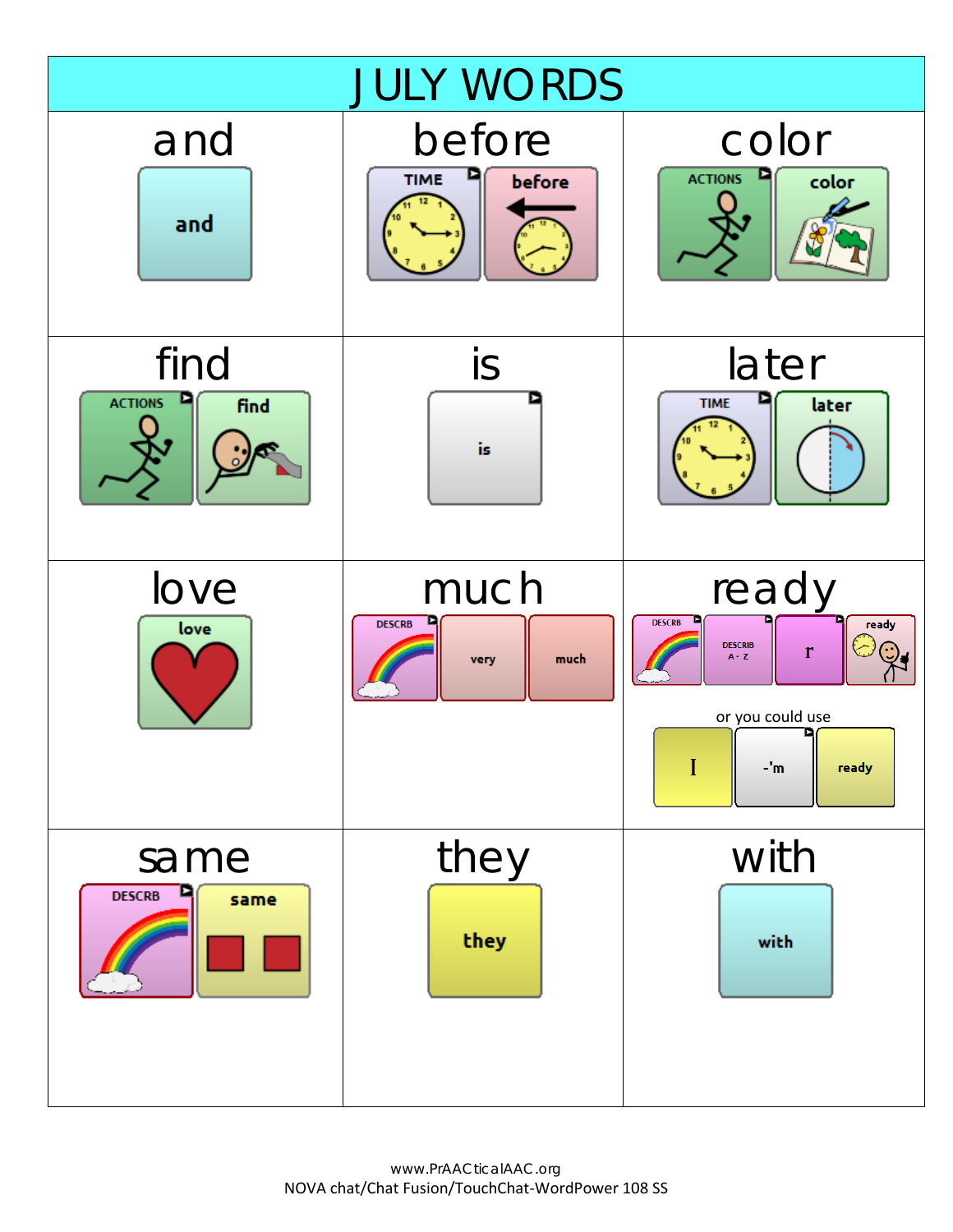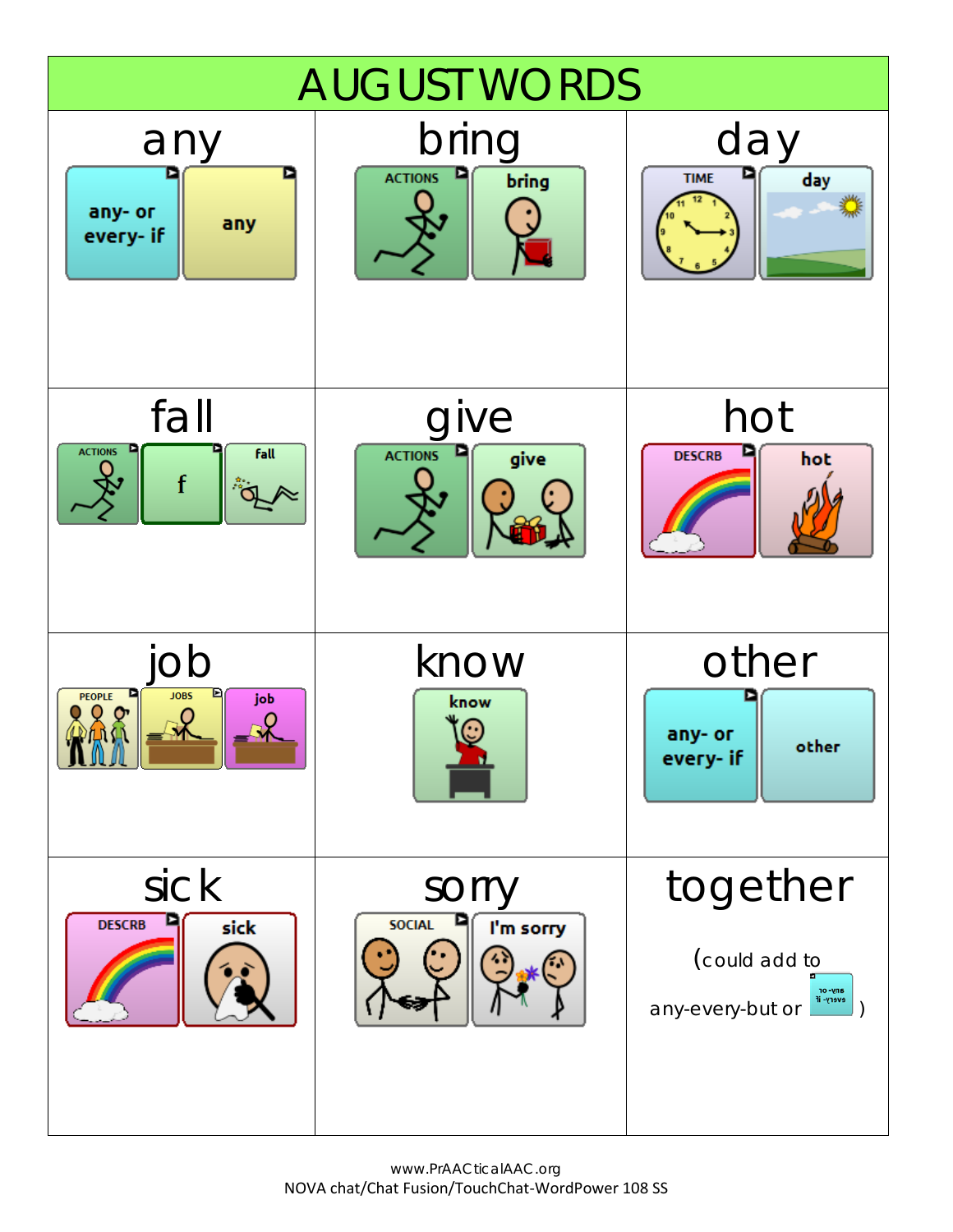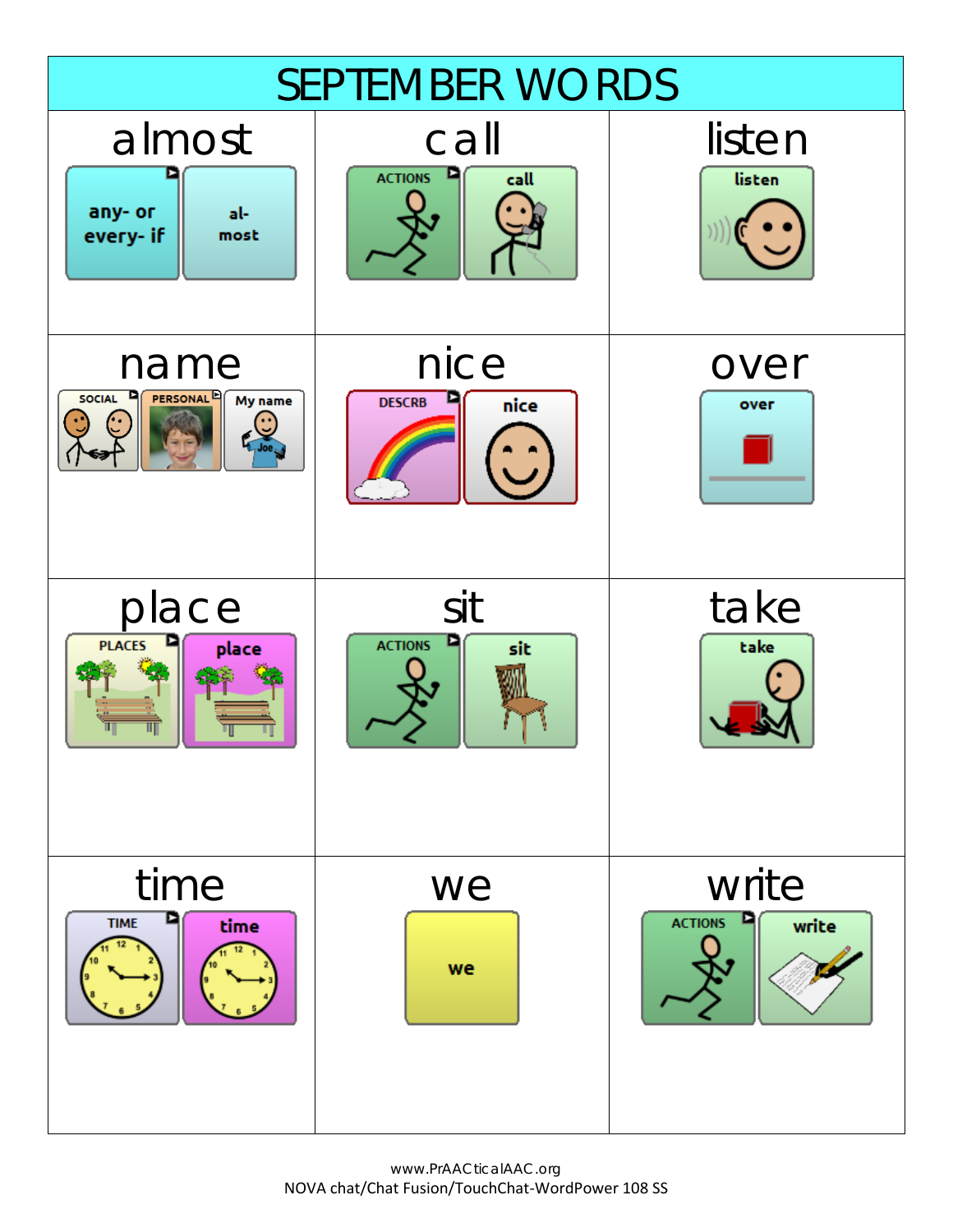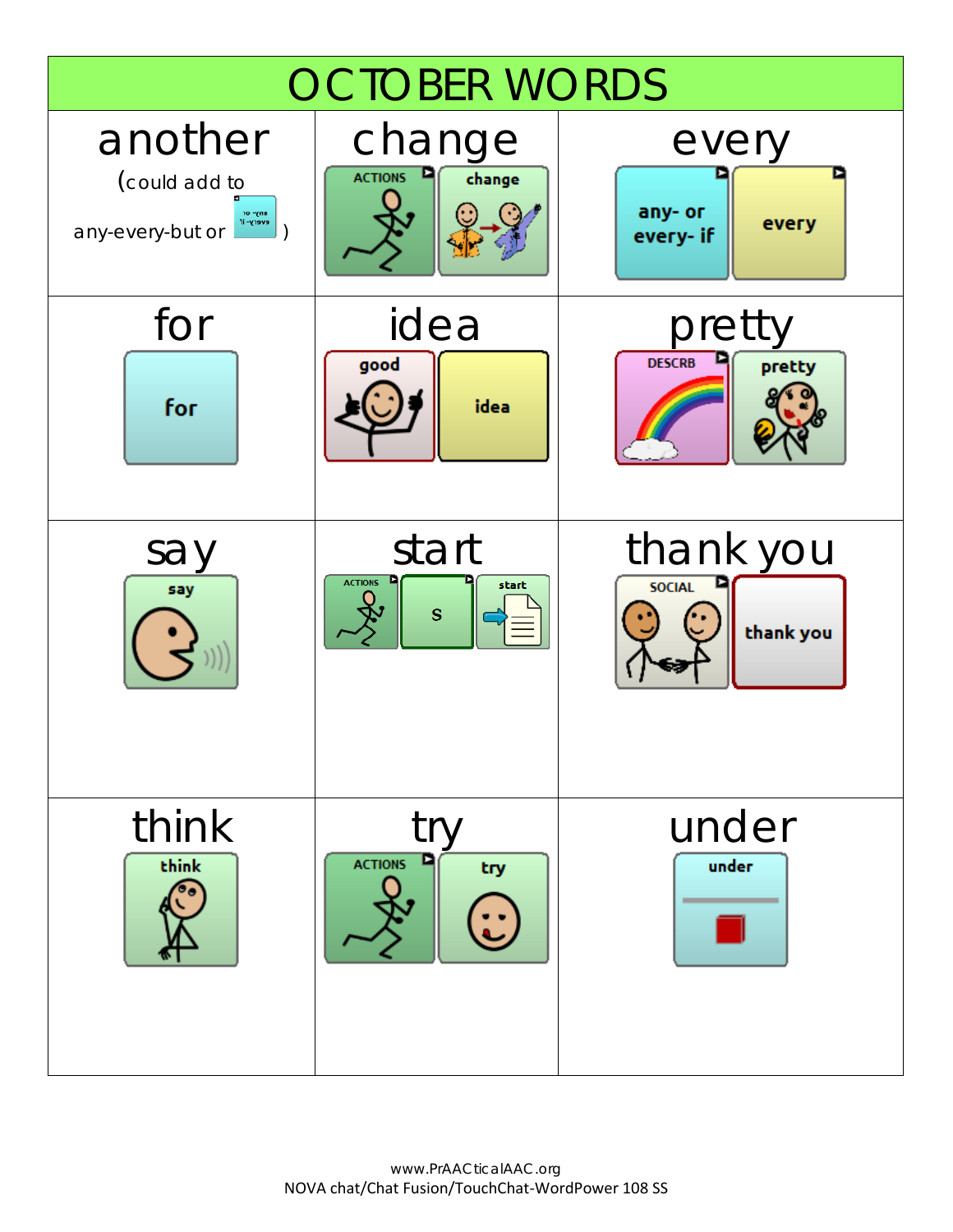